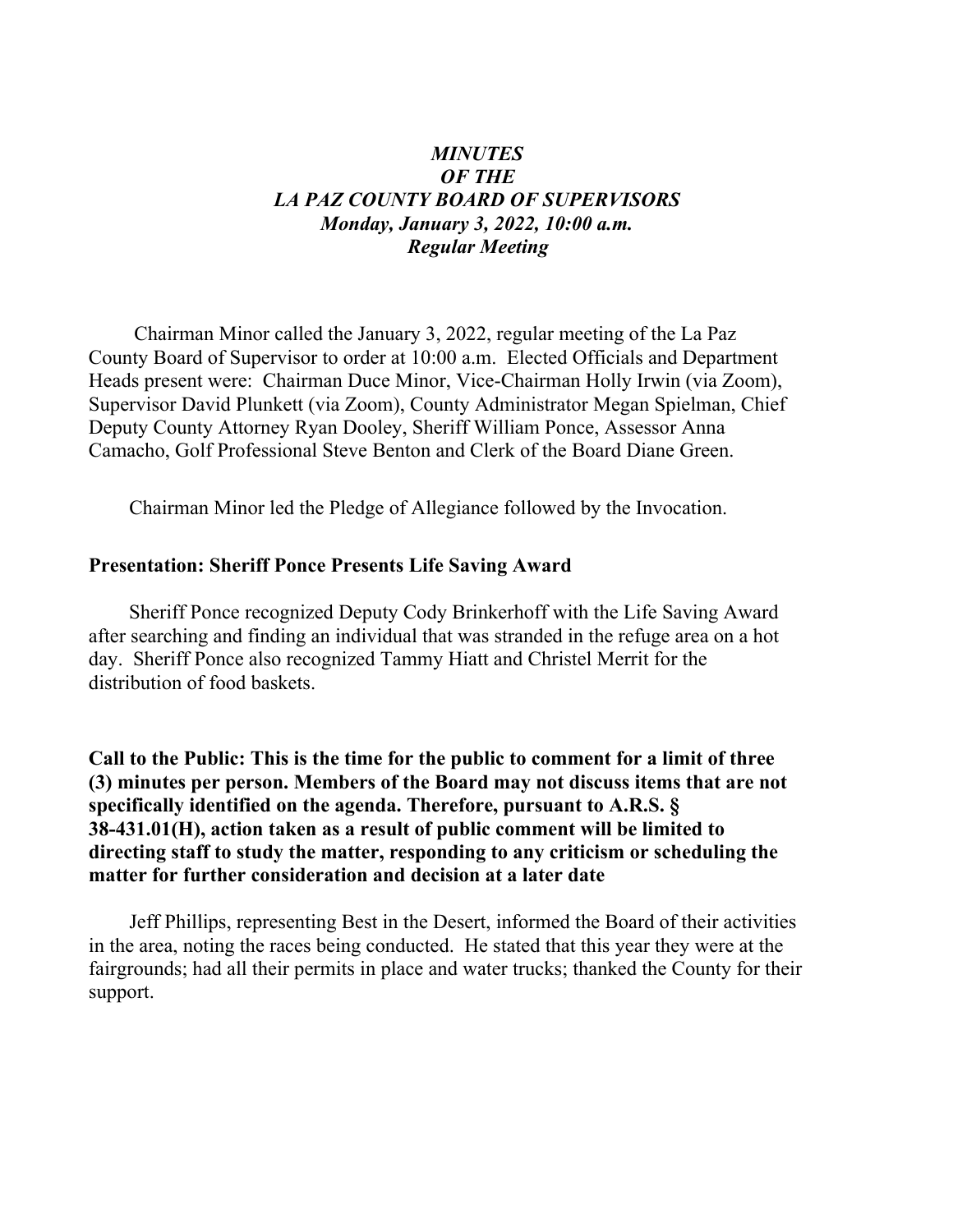**County Administrator and/or County Supervisor's Current Event Summary: The County Administrator or Board Member may present a brief summary of current events summarizing recent occurrences without any discussion or feedback from the remainder of the board. The Board will not propose, discuss, deliberate or take legal action on any matter mentioned in the summary unless the specific matter is already properly noticed for legal action, and then only at such time as that matter comes before the board itself pursuant to its meeting agenda. A.R.S. § 38-431.02(K)**

 County Administrator Spielman thanked all the employees for their hard work and dedication this past year, noting that this year she would be focusing again on the challenges.

# **CONSENT AGENDA** *(Discussion and possible action on the following items):*

### a. **Approve to appoint the position of Deputy Public Defender II -** *Public Defender*

Approve to appoint Marla Reed to the position of Deputy Public Defender II, effective January 3, 2022, at an annual salary of \$73,694.40 (E020, Step 10); a vacant and budgeted position.

# b. **Approve to revise start date for the position of Assistant Golf Director, a budgeted item -** *Golf Course*

Approve to revise the promotion effective date for Joan Hall, Assistant Golf Director, retroactive to July 1, 2021; a budgeted item.

## c. **Approve to accept Stipend award from the 100 Club of Arizona Safety Enhancement Stipend in an amount not to exceed \$4,000 for the purchase of 14 helmets for night vision and thermal devices for the Special Weapons and Tactics Team, a reimbursement award -** *Sheriff*

Approve to accept Stipend award from the 100 Club of Arizona Safety Enhancement Stipend in an amount not to exceed \$4,000 for the purchase of 14 helmets for night vision and thermal devices for the Special Weapons and Tactics Team, a reimbursement award.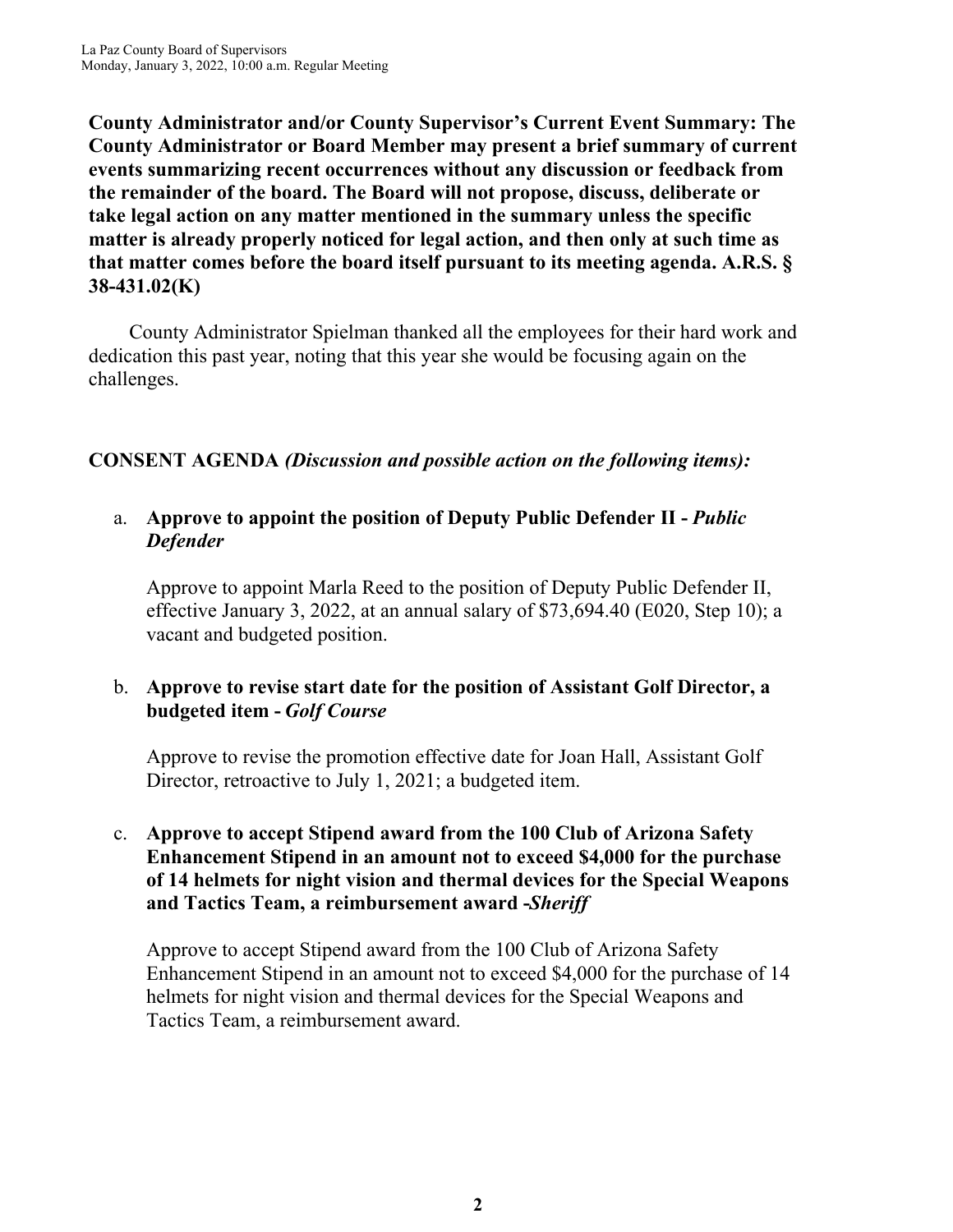d. **Approve recommendation to the Arizona Department Liquor License & Control for Special Event License application submitted by Lynnda Sweeney on behalf of Soroptimist International of the Americas (DBA) SI Parker for fundraiser event on March 26, 2022, located at the La Paz County Park, 7350 Riverside Dr., Parker, AZ -** *Clerk of the Board*

Approve recommendation to the Arizona Department Liquor License & Control for Special Event License application submitted by Lynnda Sweeney on behalf of Soroptimist International of the Americas (DBA) SI Parker for fundraiser event on March 26, 2022, located at the La Paz County Park, 7350 Riverside Dr., Parker, AZ.

 **CHAIRMAN MINOR MOVED** to approve Consent Agenda Items #6(a) though #6(d). Motion seconded by Vice-Chairman Irwin, passed unanimously, including the vote by Supervisor Plunkett.

# **REGULAR AGENDA** *(Discussion and possible action on the following items):*

*PUBLIC HEARING:* **- Docket No. Z2021-009 – Property owner: Storme Christopherson; APN: 304-72-015B; further identified as 68438 66th Street, Salome, AZ 85348; with a legal description of Section 23, Township 5N, Range 13W of the Gila and Salt River Meridians, La Paz County, Arizona, Supervisor District 3- Holly Irwin; requesting a re-zoning from Rural Agricultural (RA) to Recreational Vehicle Park (RVP) for family use, not a commercial RV Park. Approved unanimously (4-0, 3 members absent) at the** regular Planning & Zoning Meeting on 12/02/2021 Community Development

 Planning & Zoning Coordinator Bierbrodt presented Docket No. Z2021-009 – Property owner: Storme Christopherson; APN: 304-72-015B; further identified as 68438 66th Street, Salome, AZ 85348; with a legal description of Section 23, Township 5N, Range 13W of the Gila and Salt River Meridians, La Paz County, Arizona, Supervisor District 3- Holly Irwin; requesting a re-zoning from Rural Agricultural (RA) to Recreational Vehicle Park (RVP) for family use, not a commercial RV Park. She stated that this docket was approved unanimously (4-0, 3 members absent) at the regular Planning & Zoning Meeting on 12/02/2021.

 She stated that 13 letters of notification were mailed, and one letter was received with four signatures objecting to the rezone. She added that there were no objections at the Planning & Zoning hearing. She explained that the zoning request was not for a commercial recreational vehicle park; it was only for family members' use.

Chairman Minor opened the public hearing and asked if anyone wished to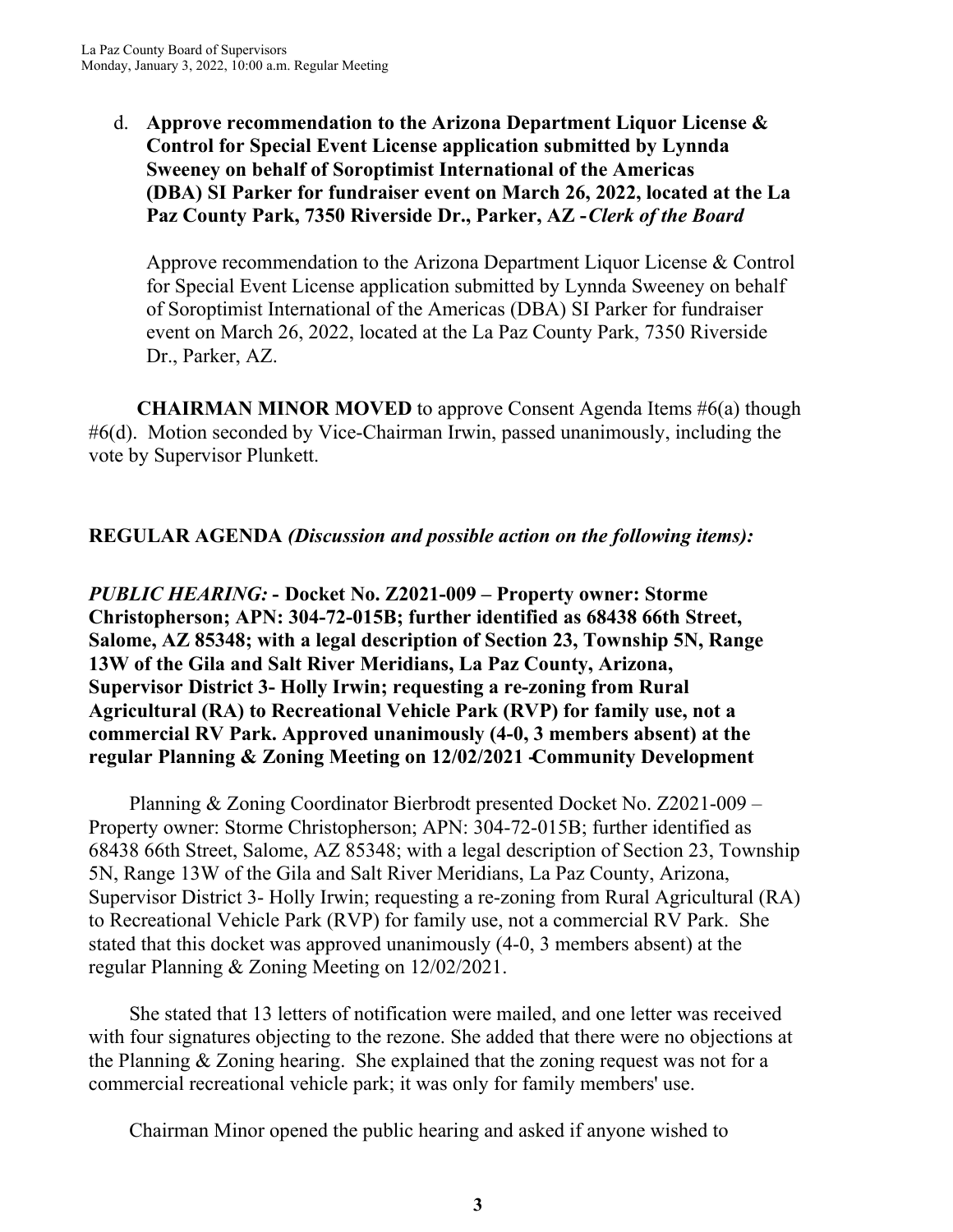comment on the request to rezone.

There being no comment, Chairman Minor closed the public hearing.

**Discussion and possible action regarding Docket No. Z2021-009 – Property owner(s) Storme Christopherson- APN(s) 304-72-015B; further identified as 68438 66th Street, Salome, AZ 85348; with a legal description of Section 23, Township 5N, Range 13W of the Gila and Salt River Meridians, La Paz County, Arizona, Supervisor District 3- Holly Irwin. The applicant requests approval of a re-zoning from Rural Agricultural (RA) to Recreational Vehicle Park (RVP) for family use, not a commercial RV Park. Approved unanimously (4-0, 3 members absent) at the regular Planning & Zoning Meeting on 12/02/2021 -** *Community Development*

 Vice-Chairman Irwin stated she had no objections; however, she had a question regarding the surrounding properties. She stated that she did not see the minutes on this item.

 Chief Deputy County Attorney Dooley confirmed the surrounding property was rural agriculture.

 Chairman Minor stated that he had attended the Planning & Zoning meeting and there were no objections. He explained that the rezone was necessary because the current zoning only allowed five parcels.

 Coordinator Bierbrodt explained an objector was concerned that it would open up the ability for someone to later have the ability to put in an RV park; however, that is not what was being requested.

 Vice-Chairman Irwin asked if a stipulation could be added and later changed or revert to the previous zoning, if needed.

 Chief Deputy County Attorney Dooley answered "no". He added that if someone else bought the property, they would have to do their permitting and there would be "additional oversight" at that time.

Supervisor Plunkett asked if it could be limited to 8 parcels.

Chief Deputy County Attorney Dooley answered "no".

 A brief discussion ensued noting the procedures that would be required for an RV park, noting that the action today requested was just for the zoning change, and if it were anything different, they would have to apply for it.